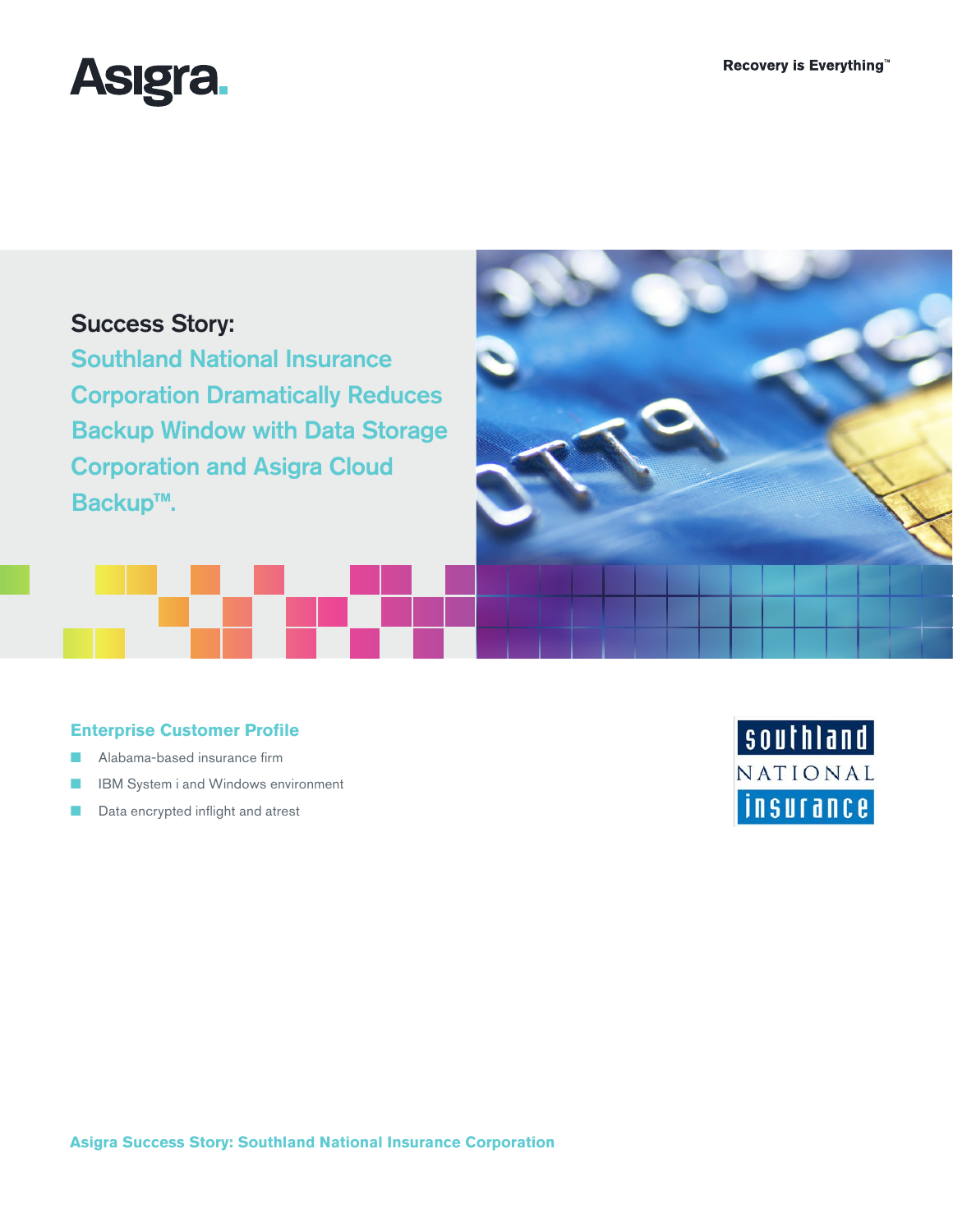

### **Organizational Background**

Alabama-based Southland National Insurance Corporation has been an ever-growing presence in the pre-need insurance market since it was founded. Its primary focus is life insurance designed to fund pre-arranged funerals, or an insured's final expenses.

#### **Challenges**

To protect its claims documentation, Southland National had always relied on tape backup. The firm also had a SunGard recovery system contract; however, it was signed to simply fulfill specific audit requirements for the firm.

When VP of Information Services, Bentley Pearson joined Southland, he requested a third-party security audit of all of the company's IT solutions. "It was a very eye opening experience," said Pearson. "We had an old infrastructure that needed to get straightened out first, but the business continuity piece was always on my mind."

"We reviewed the SunGard contract and found that it could not meet our recovery objectives at a reasonable price point. I was losing sleep because we did not have a recovery solution in place."

-Bentley Pearson, VP of Information Services, Southland National Insurance Corporation

#### **Selecting a DR Partner**

Southland National selected Data Storage Corporation's SafeData DR, powered by Asigra, for data backup and recovery. "We put Data Storage Corporation through a nine-month boot camp to test the solution," explained Pearson. "We are very diligent at testing our products before we purchase them. We gauge the reliability of a vendor on how well they respond to potential customers' demands."

As the sole IT person at Southland, Pearson outsources the company's very complex, three-tier Windows environment to a managed services firm. He manages Southland's two System i networks, which include the life insurance administration system - the lifeblood of the business – in-house.

Southland National lives and dies on the System i.

"Being able to handle the complexity of our iSeries and Windows environments speaks volumes to Data Storage Corporation's capabilities," he added.

#### **The Current IT Environment**

Southland National runs a tightly integrated POWER5\* technologybased IBM System i\* 520 and managed Windows servers and applications. On the software side, the insurance company runs Falcon Systems Inc.'s life administration system.

The Data Storage Corporation SafeData DR solution, powered by Asigra, is a subscription-based service that provides online backup and recovery by giving Southland National remote access to mirrored data and a full functioning

recovery system within hours of a disruption.

With about a terabyte of Southland's data hosted on the Public Cloud, SafeData DR instantly transfers it off-site to one of the Data Storage Corporation secure data centers. All data is encrypted prior to transmission and remains encrypted "in-flight" and "at rest" to ensure protection and to meet today's compliance standards.

After the "initial seed" or first full backup is completed, all backups are then incremental at the block level, thereby, drastically reducing backup windows. Backups are fully automated and do not require any human intervention. Industry standard retentions are provided and customizable, and Southland's data is available for rapid restore at all times. If a disaster is declared and recovery is required, Data Storage Corporation restores Southland's systems and data, rapidly, from.

#### **Results**

"DSC was very accommodating with our testing process. It was important that I ensure SafeData DR was the right solution before presenting it to management. We tested the product to the limit, negotiated a good price and are very happy with DSC."

-Bentley Pearson, VP of Information Services, Southland National Insurance Corporation